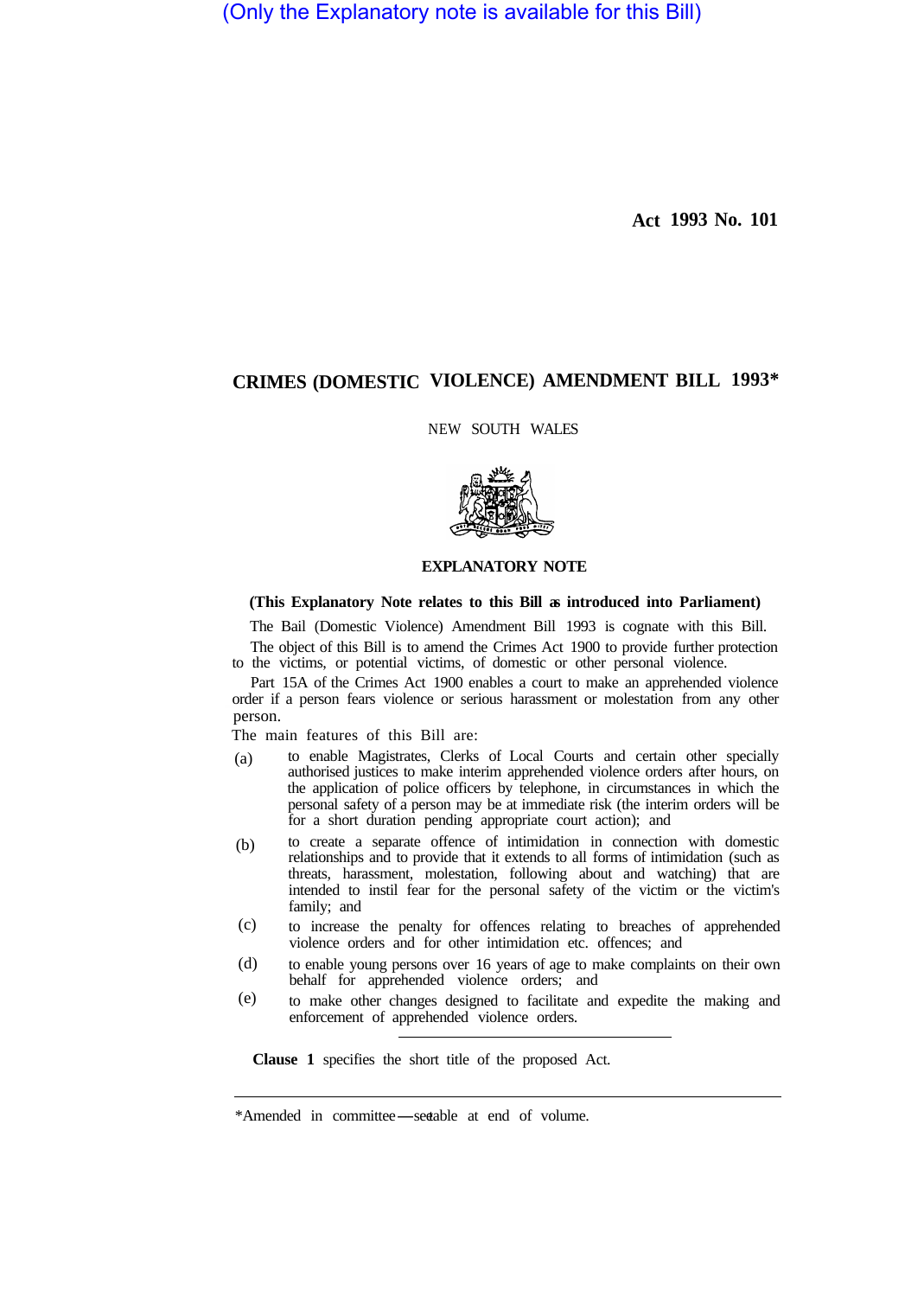*Crimes (Domestic Violence) Amendment 1993 [Act I993 No. 101]* 

**Clause 2** provides for the commencement of the proposed Act on a day or days to be proclaimed.

**Clause 3** gives effect to the Schedules of amendments to the Crimes Act 1900.

**Clause 4** gives effect to the Schedule of consequential amendments to the Firearms Act 1989.

**Clause 5** provides that any existing apprehended violence order continues to have effect, and any pending application for such an order may continue to be dealt with, despite the proposed amendments to Part 15A of the Crimes Act 1900.

# **SCHEDULE 1—AMENDMENT OF CRIMES ACT 1900 RELATING TO APPREHENDED VIOLENCE ORDERS**

# **Telephone interim apprehended violence orders**

**Schedule 1 (7)** substitutes section 562H to enable police offrcers to apply to an authorised justice by telephone after hours for an interim apprehended violence order if satisfied that the personal safety of a person may be at risk unless an order is made immediately. The police officer can make such an application if called to an incident at a time or place when an ordinary complaint for a court order is not practical and if the defendant is not arrested in connection with the incident. The authorised justice (being a Magistrate, a Clerk of a Local Court or other specially authorised justice) must be satisfied that there are reasonable grounds for making the order. The order may exclude the defendant from the premises (or prevent approaches to the protected person) if there is an immediate danger of personal injury. The duration of the order is limited to 9 p.m. on the next working day (in the case of exclusions from premises or the prevention of approaches to the protected person) or 9 p.m. on the fifth working day (in any other case). The applicant police officer is to follow up the matter by making a complaint for a court order or giving an authorised justice reasons why such an order is not being sought. The telephone interim order may be revoked by the court or any authorised justice. The defendant may be detained at the premises to enable a telephone interim order to be made and served.

**Schedule 1 (1) (c)** expands the definition of "order" in Part 15A to include a telephone interim order. Accordingly, a contravention of such an order also constitutes an offence.

#### **Interim court apprehended violence orders and consent orders**

**Schedule 1 (3)** inserts section 562BA into the Act (in place of existing section 562H) to clarify the existing provisions (which allow a court to make an interim apprehended violence order in the absence of the defendant and without the defendant having been given notice of the proceedings). The amendment makes it clear that an interim order can be made even if the defendant is present or has been given notice. The proposed section also enables the court in certain circumstances to admit affidavit evidence tendered on behalf of the person for whose protection the interim order would be made.

**Schedule 1 (3)** also inserts proposed section 562BB which provides that a court may make an apprehended violence order if the complainant and the defendant have consented to the making of the order (in which case the court need not be satisfied on the balance of probabilities that the person for whose protection the order would be made has reasonable grounds to fear violence or serious harassment or molestation). The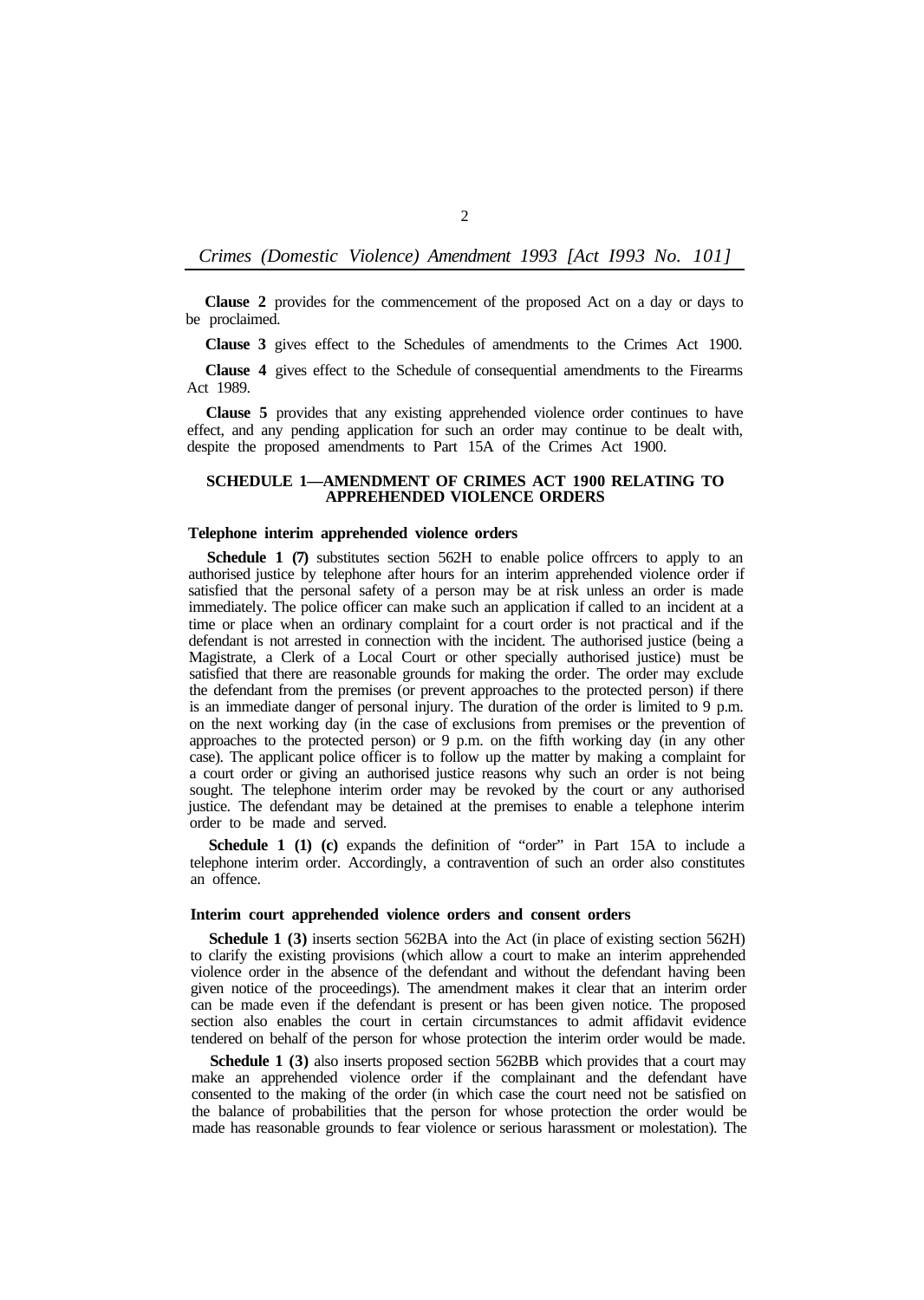*Crimes (Domestic Violence) Amendment I993 [Act I993 No. 101]* 

3

proposed section makes it clear that an order made with the consent of the parties can be made by the court whether or not the defendant admits to the particulars of the complaint made against the defendant.

# **Increased maximum penalty for contravention of order**

At present, section 562I of the Crimes Act 1900 provides that the maximum penalty for contravening an apprehended violence order is a fine of \$2,000 or 6 months' imprisonment, or both. **Schedule 1 (8) (a)** increases that maximum penalty to a fine of \$5,000 or 2 years' imprisonment, or both.

#### **Complaints for orders**

At present, a complaint for an apprehended violence order must be made by a police officer if the person for whose protection an order would be made is a child under the age of 18 years. Schedule 1 (4) (b) lowers the age to 16 years to enable persons of or above the age of 16 to make a complaint in their own right.

**Schedule 1 (6) (b)** makes the same amendment in relation to applications for the variation or revocation of orders.

**Schedule 1 (4) (c)** provides that the time within which a complaint for an order can be made is not to be limited by section 56 of the Justices Act 1902 (which provides for complaints to be made within 6 months from the time when the matter of the complaint arose). It also provides that the complaint may be dealt with if lodged with the court by facsimile transmission.

## **Duration of orders**

**Schedule 1 (5)** substitutes section 562E of the Act so that an apprehended violence order will not be automatically defective if it does not specify a period for which it is in force. The proposed section restates the existing provision that the period specified in an order is to be as long as is necessary in the court's opinion to ensure the safety of the protected person but it also provides that if the court fails to specify a period, then the order will be in force for 6 months.

The proposed section also ensures that any interim court order continues in force until it is revoked or confirmed.

# **Service of orders**

At present, the clerk of a court which makes or varies an order is required to prepare a written record of the order and serve a copy on the defendant. Schedule 1 (9) provides for alternative service where the clerk is unable to do so.

The amendment in **Schedule 1 (8) (b)** ensures that a person who is present in court when an order is made may be convicted of an offence for contravening an order even if the person is, not served with a copy of the order.

#### **Miscellaneous**

**Schedule 1 (4) (a), (6) (a) and (11) update references to members of the Police Force** as a consequence of the establishment of the Police Service.

**Schedule 1 (1) (a)** and **(b), (2)** and **(10)** are consequential amendments.